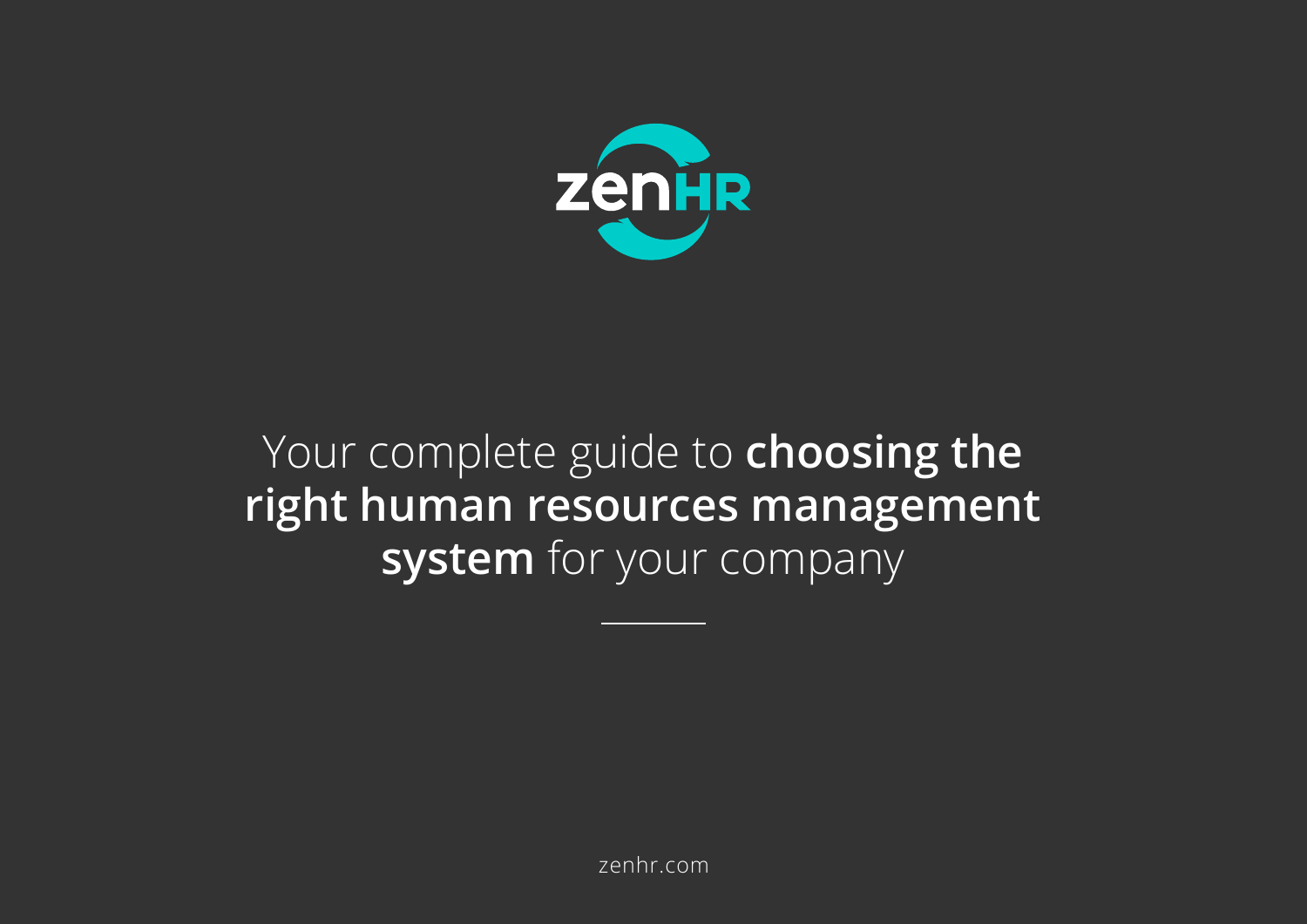

The most important element for the success of any company is its employees, so having a structured process for welcoming and onboarding new hires is very important to the success of the new hire and is also a true testament to the success of the human resources department.

While many companies - especially small and medium-sized enterprises - still believe that having a human resources management system is unnecessary for their company to operate, in reality, having an HR system will help any company automate many time-consuming processes and routine tasks and will also allow the human resources team to devote themselves to more important matters. In this guide, we will discuss everything related to choosing the right human resources management systems so you can choose the most appropriate system for your company's needs.

### **What is a human resources management system "HRMS"?**

A human resources management system, HRIS, or HR software is a system that combines human resources management and information technology for tracking, managing, organizing, and automating everything related to personnel affairs, including tracking attendance, calculating salaries, managing vacations and leaves, evaluating employee performance, onboarding new hires, termination of employees, and other human resources processes.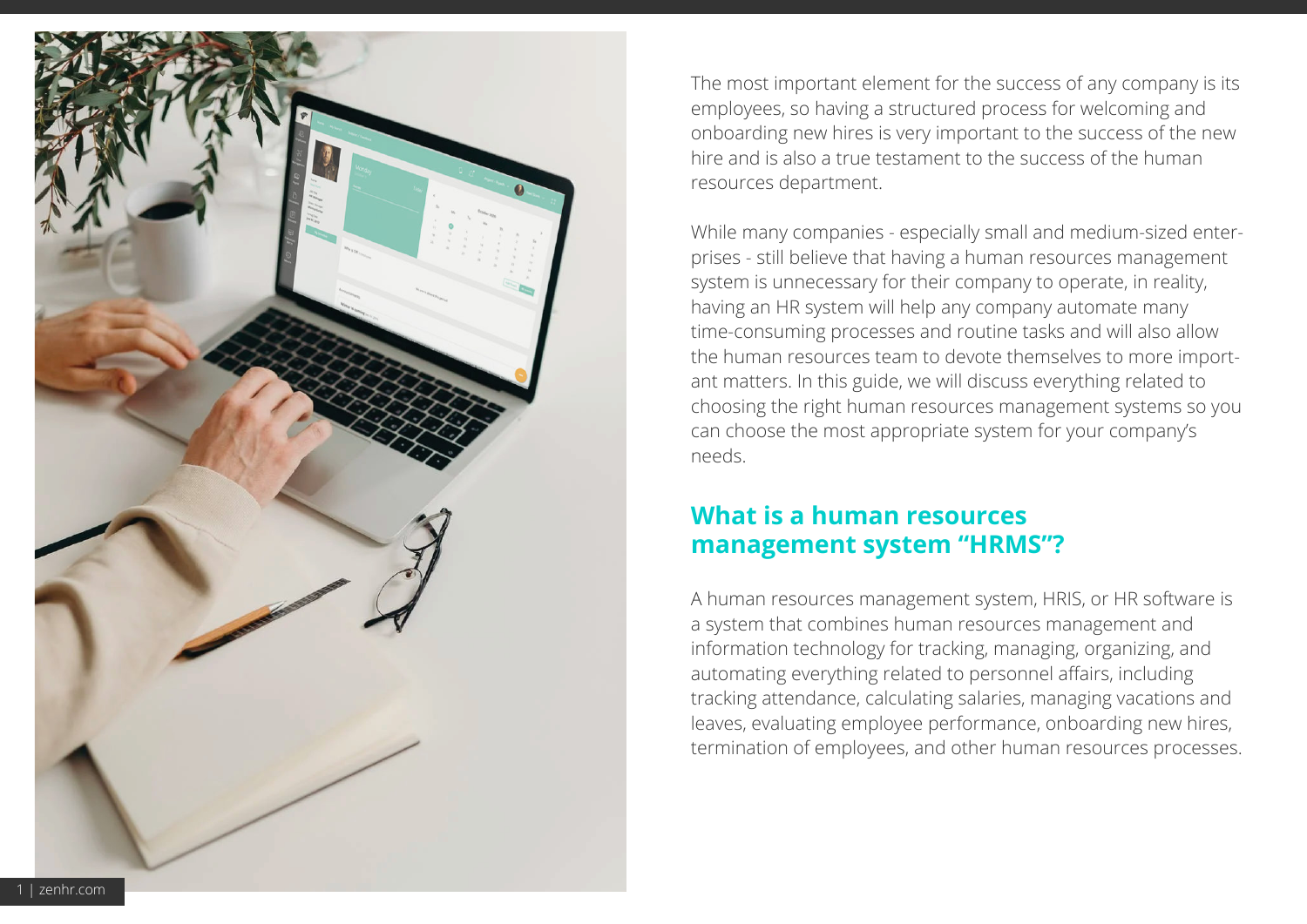What is the importance of having a human resources management system?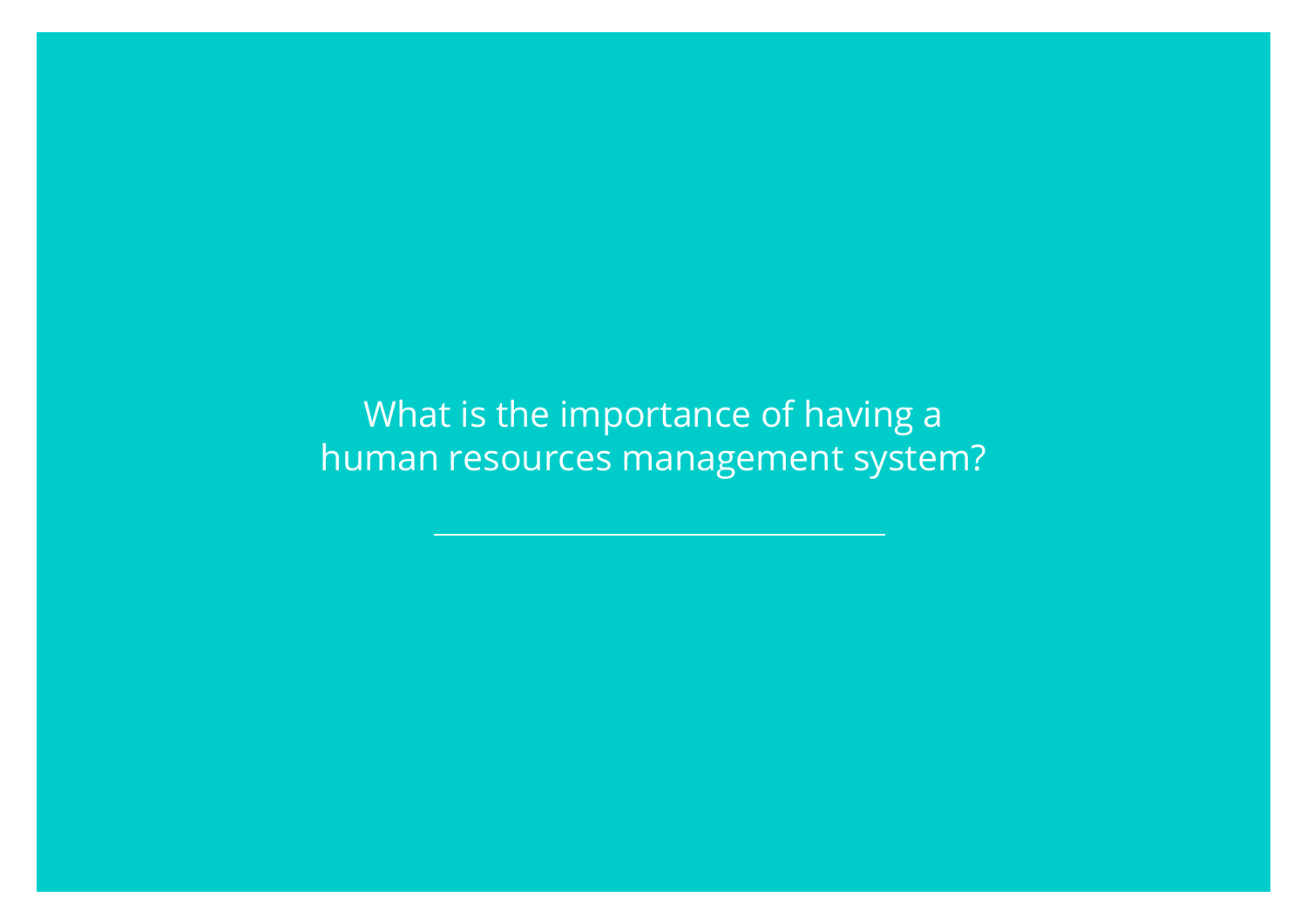## **What is the importance of having a human resources management system?**

#### **1. Secure storage of all employee data in one platform 2. Improve the effectiveness and productivity of**

If you do not use a human resources management system, this means that you store employee data and documents in several places, such as random files on your computer, paper files in the company archives, and some of them in your e-mail. Storing employee data and documents in this way has many risks, the most important of which is the loss of these documents. Your documents can also expire without you being aware of that. The use of a human resources management system will help you to store all data, information, and documents in one platform and in a safe way so that there are specific access rights for these documents and data with reminder notifications when any of them expire.



# **the human resources management department**

Are you aware of the time your HR management team spends completing recurring tasks, such as calculating payroll or tracking employee attendance and leaves manually or using spreadsheets? These routine tasks take up a large percentage of the HRM team's time, but in reality, they can be completed with the click of a button through the use of an HRMS. The essence of the work of the human resources team does not depend on completing routine tasks and paperwork manually, on the contrary, the work of this team revolves around building a healthy work environment in which the talents of employees are utilized in full while maintaining employee satisfaction and reducing labor turnover rates.

#### **3. Improve the effectiveness and productivity of employees and managers**

Human resources management systems provide what is known as the "employee self-service ESS" feature, which is a feature that allows employees to perform many tasks related to the human resources department such as requesting payroll, submitting vacations, modifying personal data, and many other tasks without having to resort to the human resources management department for help. Line managers can accept or reject employee requests with one click of a button without wasting any time on these transactions.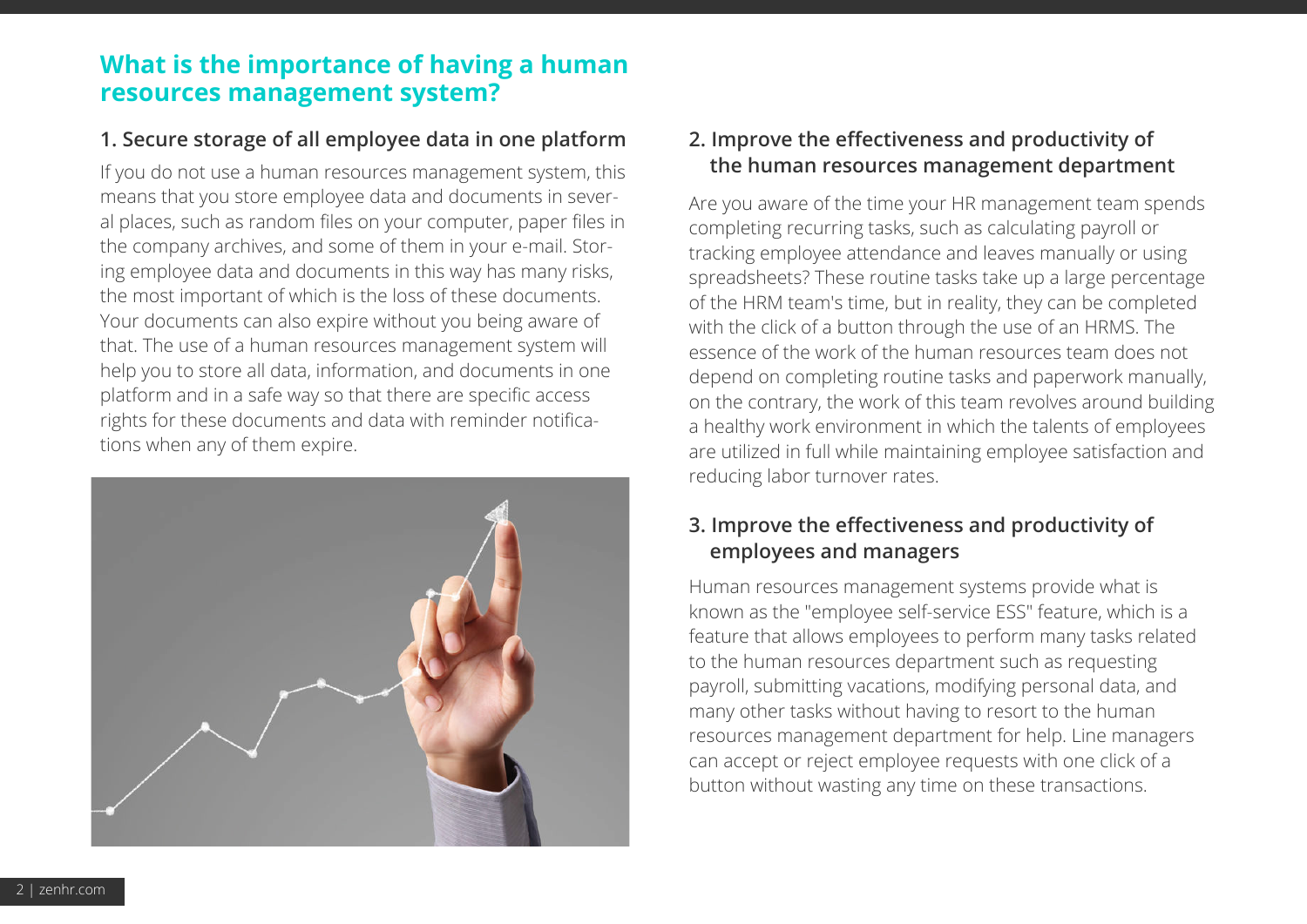### **What is the importance of having a human resources management system?**

#### **4. Fewer errors and higher accuracy**

Human resources processes such as calculating salaries, and tracking attendance and leaves rely on data and numbers, which makes the person who deals with it prone to making human errors. Here comes the role of a human resources management system, which eliminates all human errors and provides correct, accurate, and constantly updated data.

#### **5. Fewer errors and higher accuracy**

Failure to comply with labor laws in your country when carrying out various human resources operations arises many risks. Compliance with labor laws and legislation in your country is one of the most important processes that must be managed correctly, and here comes the importance of having a fully customized human resources management system that reflects all labor laws and legislation in your country, including tax and social insurance laws.

#### **6. More objective decisions**

HR is no longer just an administrative function, they now take a more strategic approach to make more objective decisions, and therefore human resources executives need to have the appropriate tools to collect and analyze data accurately and efficiently to study situations and identify problems at work. An HR system that analyzes several types of data helps the human resources management department to make smarter and objective decisions regarding employees and company policies.

# **Why Invest in a Cloud-Based HRMS in Numbers increase in employee %53 engagement increase in data security and compliance increase in time saving %60 %60**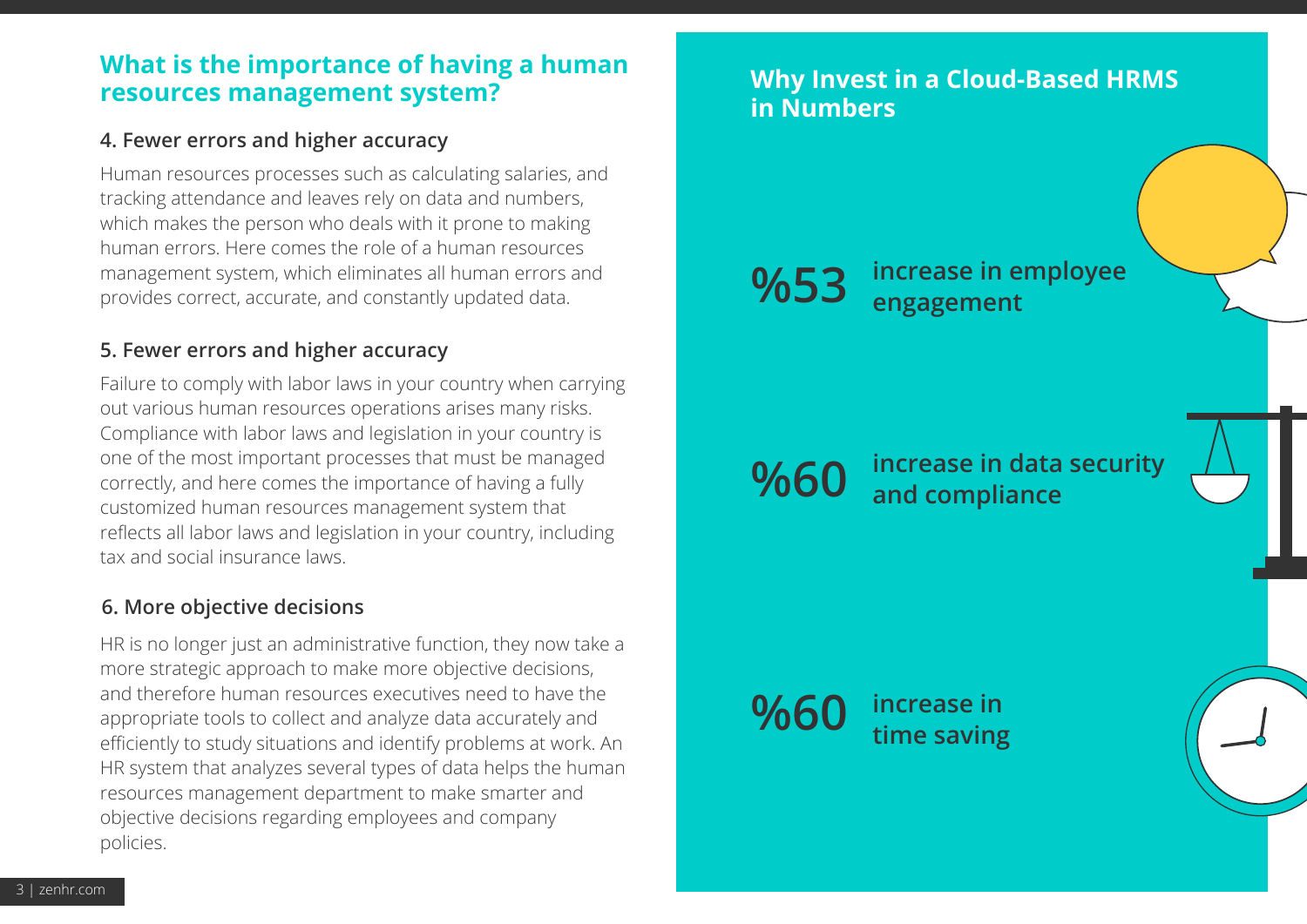# Why is it highly recommended that you choose a cloud-based HRMS?



# **Lower price and value for money**

With a cloud human resources management system, you will not need to spend huge sums for the equipment needed to host the system on-premise, nor will there be any maintenance or development costs or any hidden costs.



# **Scalability and customization**

You will not face any restrictions when it comes to changing your subscription as your company grows or shrinks. You'll enjoy a personalized approach that allows you to select the features you need and you can pay as you go.



# **Easier and faster implementation**

You can start using the cloud-based human resources management system exceptionally quickly by having it prepared by the system provider who will also be responsible for any technical support required. It's also worth noting that cloud systems are designed with the end-user as a priority, so you don't have to worry about the user experience of your employees.



Modern cloud-based human resources management systems adhere to high standards to protect data security so it is unlikely that a data breach will occur when choosing a cloud HR solution.



# **The ability to acces the system at any time and from anywhere**

Human resources cloud-based systems enable employees, managers, and human resources staff to access the system anywhere and anytime, and some systems also come with a mobile application that allows all employees to access the system while they are on the move.



# **More efficient HR operations**

Through the employee self-service feature provided by cloud-based human resources systems, your employees can access the system at any time and from anywhere, and they can deal with tasks and requests related to human resources without having to refer to the human resources department, which saves the time of human resources staff and enhances your employee engagement.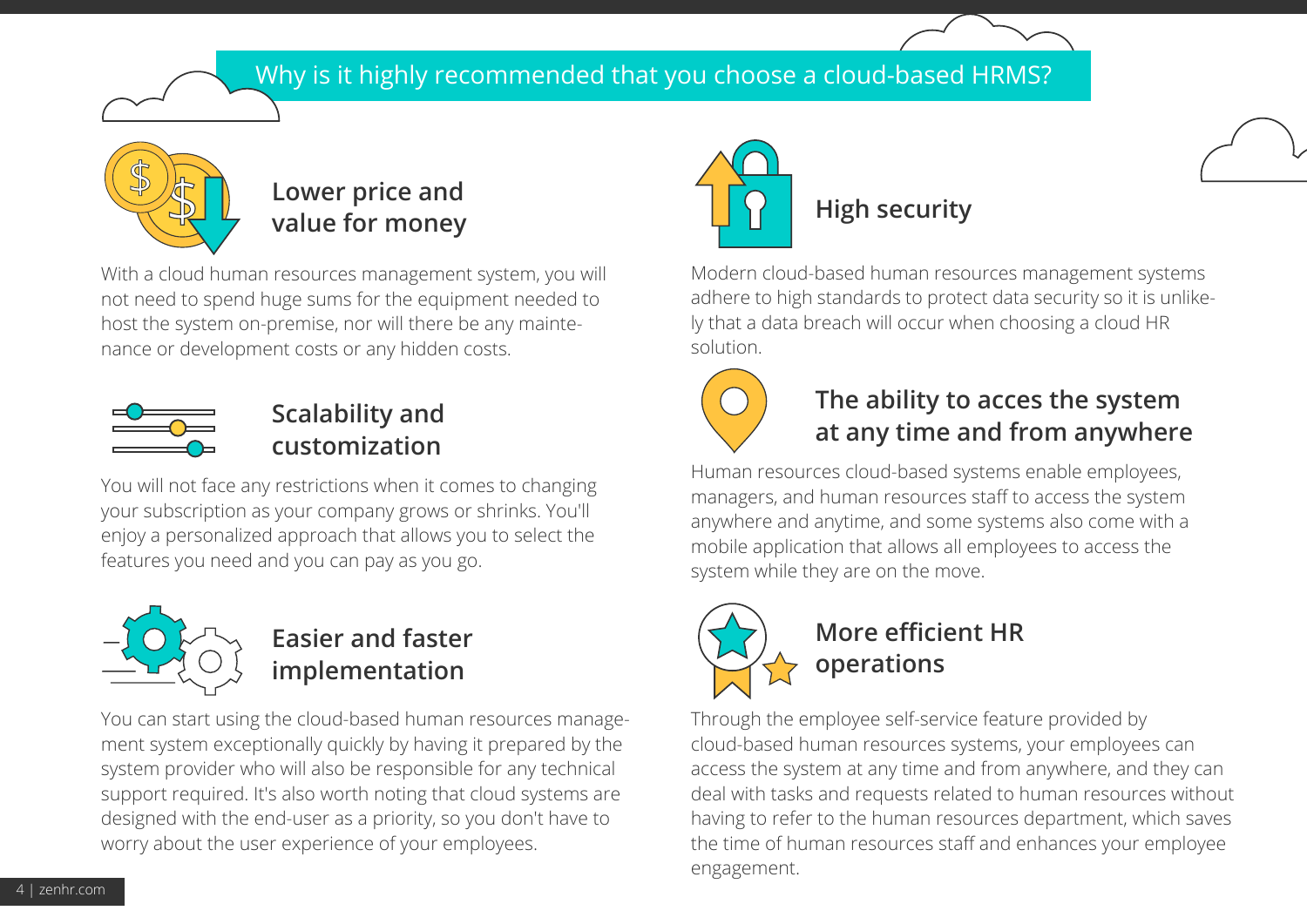## **Why Invest in a Cloud-Based HRMS in Numbers**

**70% faster implementation**



**50% less reliance on the IT department**



**44% cost saving**



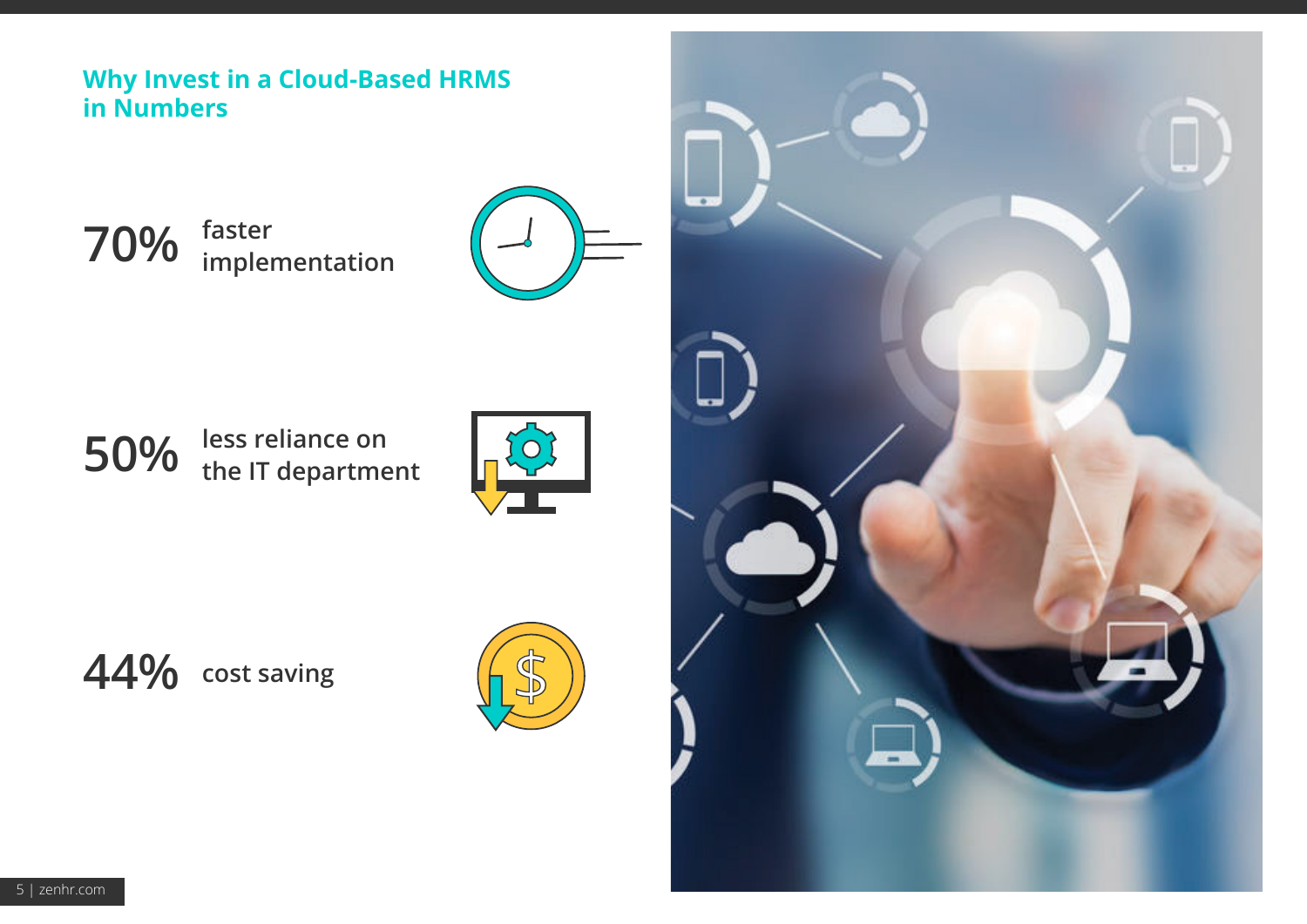The right steps to choosing the right human resources management system for your company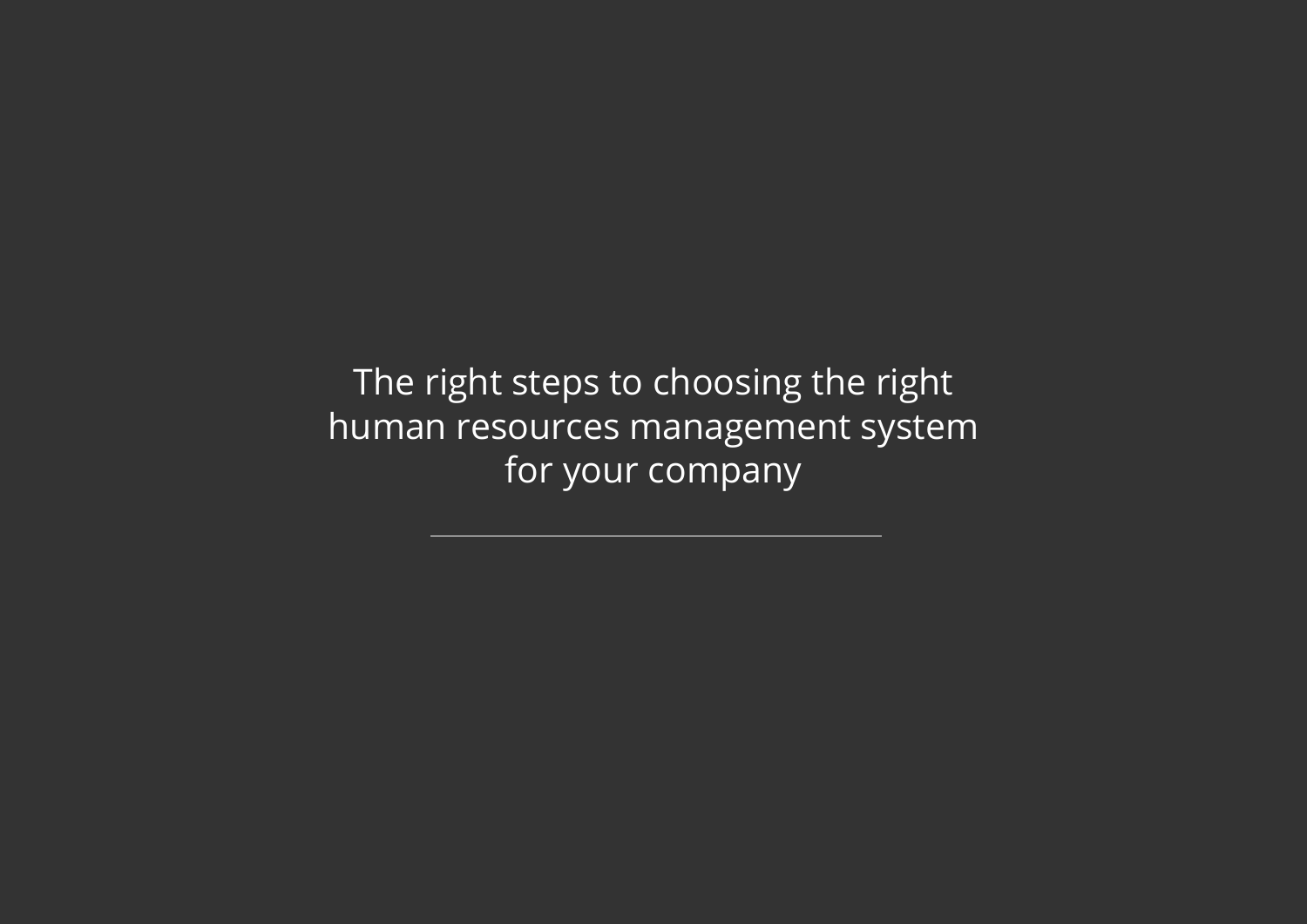## **The right steps to choosing the right human resources management system for your company**

#### **1. Create a selection team**

Remember that the impact of the human resources management system is not limited to the human resources department only, it has a direct impact on the accounting, finance, and information technology departments. Therefore, appoint a team responsible for selecting the system with representatives from each of the previous departments. Ensure that each team member clearly understands their role in the process.

#### **2. Identify weaknesses and problems in the current system**

Get started by holding discussion sessions with the selection team to discuss issues and weaknesses in the current HR processes. Ask all members of the selection team to provide their opinions on what they think is ineffective in the current system, and then specify the solutions and adjustments that must be applied to current processes to overcome all problems and obstacles.

#### **3. Create a list of the required features and solutions**

Ask each team member to create a list of key features they think are important to the company in general and their departments specifically. Ask them to divide the features into "essential," "unnecessary," or "good to have," and then group all the necessary features into a prioritized list of features that need to be available in the new system.

#### **4. Create a final list of systems that meet your requirements**

Now you should have 2 - 3 possible systems that include all the required features. Study these systems carefully and collect as much information about them such as their date of establishment, the list of their clients, and their support and customer service procedures. Then study prices and timelines for implementing each of these systems. After that, you will have a clear idea of the best system for your budget and time schedule.

#### **5. Request a demo of the system**

All members of the selection team must attend the system demonstration sessions. Inform the system provider in advance about the most important features for you and the order in which you want to display the features. Have your team write their notes during the tutorial sessions and encourage them to ask as many questions as possible. One of the most important features that you should focus on and evaluate during the trial period is the ease of use of the system.

#### **6. Make the final decision**

After following the previous tips, you may have more than one solution that suits your company's needs and requirements. If there is one clear option that fits your needs, time, and budget, get approval from management, and make your choice. If you have more than one option, we recommend that you discuss the pros and cons of each system and choose the one that meets most of your requirements at the best price.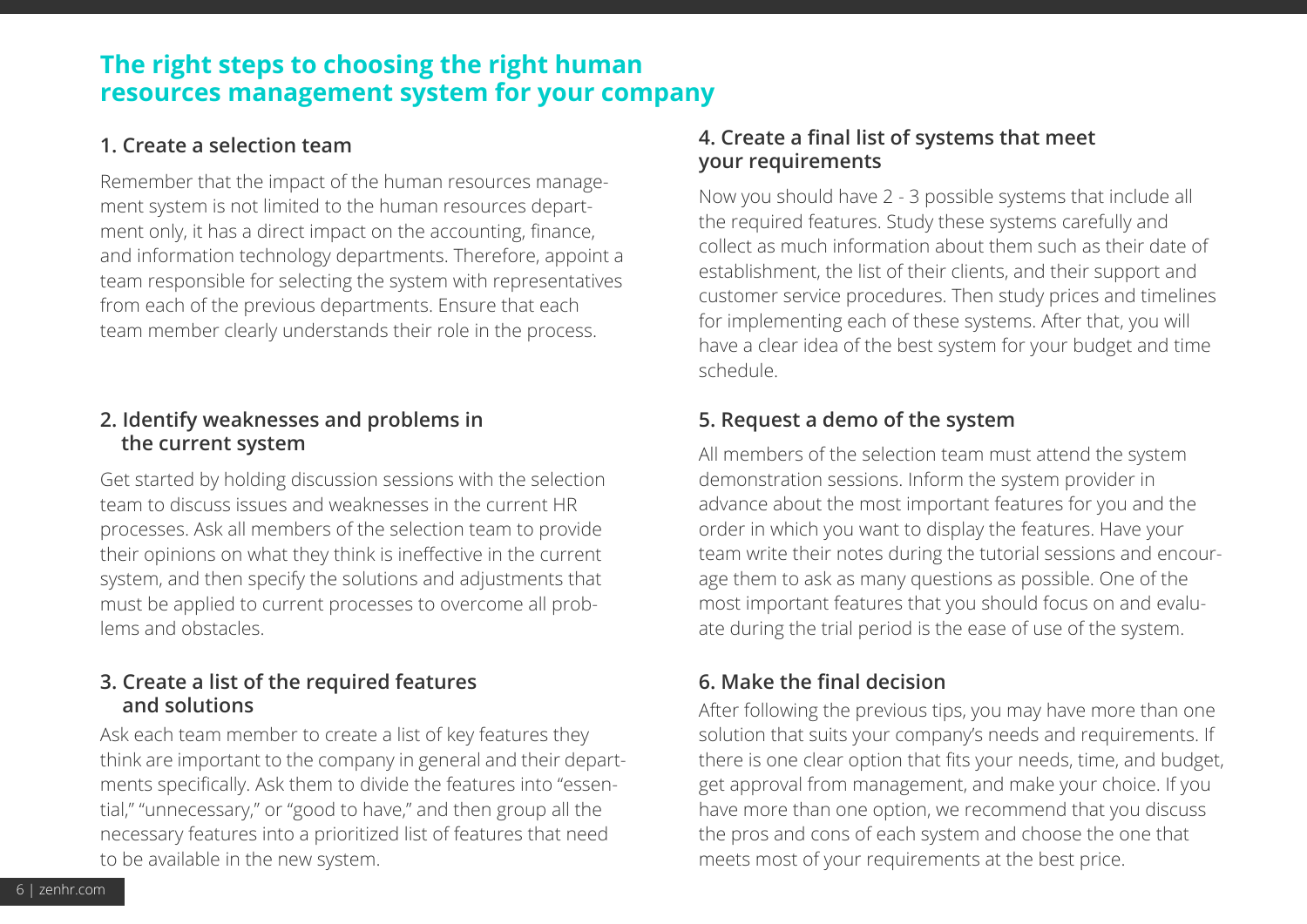# **Make sure that the following features and characteristics are available in the HRMS you choose**

- **Salary calculations**  $\checkmark$
- **Time and attendance tracking**  $\checkmark$
- **Onboarding of new employees and offboarding**  $\checkmark$
- **Employee performance and evaluation**
- **Employee Self-Service "ESS"**
- **Mobile phone application**
- **Applicant Tracking System "ATS"**
- **Ease of use of the system**
- **Localization and compliance with local labor laws**  $\checkmark$
- **System scalability and customization**  $\checkmark$
- **Integration with other systems**  $\checkmark$
- **Customer support services** $\checkmark$